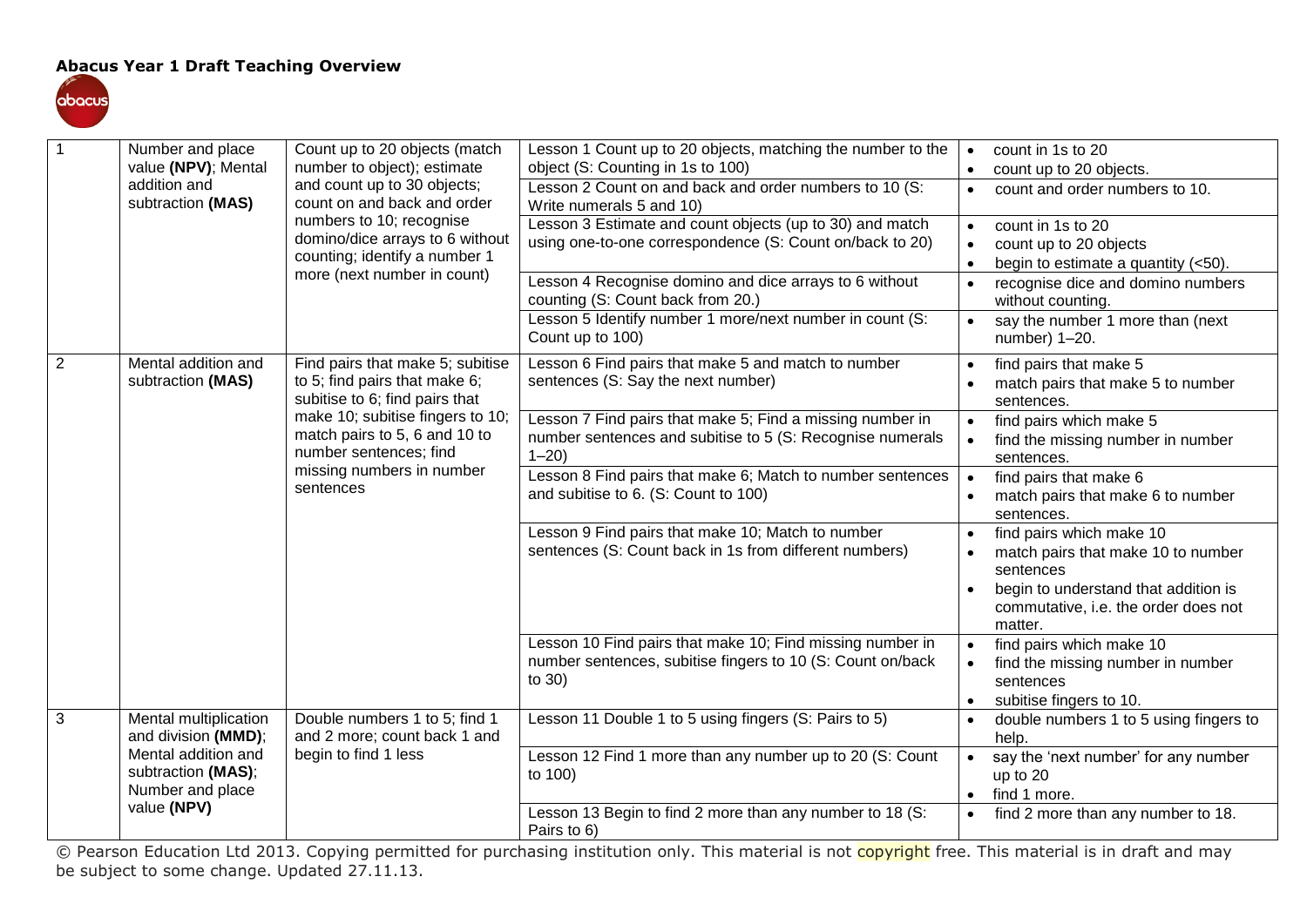|                |                                          |                                                                                                                      | Lesson 14 Count back 1 and find 1 less than numbers up to<br>10 (S: Count to 30 and back)                                                   |                        | count back 1 and find 1 less than<br>numbers up to 10.                                                                     |
|----------------|------------------------------------------|----------------------------------------------------------------------------------------------------------------------|---------------------------------------------------------------------------------------------------------------------------------------------|------------------------|----------------------------------------------------------------------------------------------------------------------------|
|                |                                          |                                                                                                                      | Lesson 15 Count back 1 and begin to find 1 less than<br>numbers up to 20 (S: Pairs to 10)                                                   | $\bullet$              | count back 1 and find 1 less than<br>numbers up to 10.                                                                     |
| $\overline{4}$ | Geometry: properties<br>of shapes (GPS); | Recognise, name and describe<br>squares, rectangles, circles                                                         | Lesson 16 Recognise, name and describe squares,<br>rectangles, circles and triangles (S: Pairs to 10)                                       | $\bullet$              | recognise, name and describe squares,<br>rectangles, circles and triangles.                                                |
|                | Statistics (STA)                         | and triangles; recognise basic<br>line symmetry; sort 2D shapes                                                      | Lesson 17 Begin to recognise basic line symmetry in pictures<br>and shapes (S: Doubles to double 5)                                         | $\bullet$              | begin to recognise basic line symmetry.                                                                                    |
|                |                                          | according to their properties,<br>using Venn diagrams and<br>Carroll diagrams                                        | Lesson 18 Sort 2D shapes according to their properties,<br>using Venn diagrams (S: Recognise squares, rectangles,<br>circles and triangles) |                        | recognise properties of 2D shapes<br>use Venn diagrams to sort 2D shapes,<br>begin to place shapes in the<br>intersection. |
|                |                                          |                                                                                                                      | Lesson 19 Sort objects into Venn diagrams (S: Pattern)                                                                                      |                        | use Venn diagrams to sort objects<br>begin to place objects in the<br>intersection.                                        |
|                |                                          |                                                                                                                      | Lesson 20 Use Carroll diagrams to sort objects (S: Name<br>and properties of common 2D shapes)                                              | $\bullet$              | use Carroll diagrams to sort objects.                                                                                      |
| 5              | Number and place<br>value (NPV); Mental  | Read and write numbers and<br>number-names to 20; compare                                                            | Lesson 21 Begin to read and write number names and form<br>numerals; Correctly to write numbers to 20 (S: Count to 100)                     | $\bullet$              | read and write numbers to 20 in figures<br>and in words.                                                                   |
|                | addition and<br>subtraction (MAS)        | and order numbers to 20;<br>identify 1 more and 1 less;                                                              | Lesson 22 Compare and order numbers to 20 (S: Blast off!<br>Count back from 20)                                                             |                        | read, write, count and order numbers<br>$0 - 20.$                                                                          |
|                |                                          | estimate sets of objects, count<br>to check and order sets                                                           | Lesson 23 Identify numbers 1 more and 1 less (1-20) (S:<br>Count to 100)                                                                    | $\bullet$              | identify the number 1 more (1-20)<br>identify the number 1 less (1-20).                                                    |
|                |                                          | according to size; understand 0<br>as the empty set                                                                  | Lesson 24 Estimate a set of objects and count to check how<br>many, understanding 0 as the empty set (S: Say the number                     | $\bullet$              | begin to estimate a quantity (<50) and<br>count to check                                                                   |
|                |                                          |                                                                                                                      | 1 more)                                                                                                                                     | $\bullet$              | understand and use 0 to represent the<br>empty set.                                                                        |
|                |                                          |                                                                                                                      | Lesson 25 Estimate a quantity and order sets according to<br>size 25 (S: Order numbers 1-20)                                                | $\bullet$              | begin to estimate a quantity of objects<br>and count to check                                                              |
|                |                                          |                                                                                                                      |                                                                                                                                             | $\bullet$              | recognise and use 0 to represent an<br>empty set.                                                                          |
| 6              | Number and place<br>value (NPV)          | Understand and make teen<br>numbers (10 and some 1s);<br>compare and order numbers to                                | Lesson 26 Understand teen numbers are 10 and some more<br>1s (S: Counting to 100)                                                           | $\bullet$<br>$\bullet$ | recognise teen numbers<br>understand teen numbers are one 10<br>and some 1s.                                               |
|                |                                          | 20, then 30; find the number<br>between two numbers with a<br>difference of 2; understand and<br>use ordinal numbers | Lesson 27 Make teen numbers using a 10 and some 1s (S:<br>Count to 100 starting at any number)                                              | $\bullet$              | begin to identify 10s and 1s in 2-digit<br>numbers<br>recognise teen numbers as one 10 and<br>some 1s.                     |
|                |                                          |                                                                                                                      | Lesson 28 Compare and order numbers to 20, and begin to<br>find the number between two numbers with a difference of 2                       | $\bullet$<br>$\bullet$ | order numbers 1-20<br>put three numbers in order                                                                           |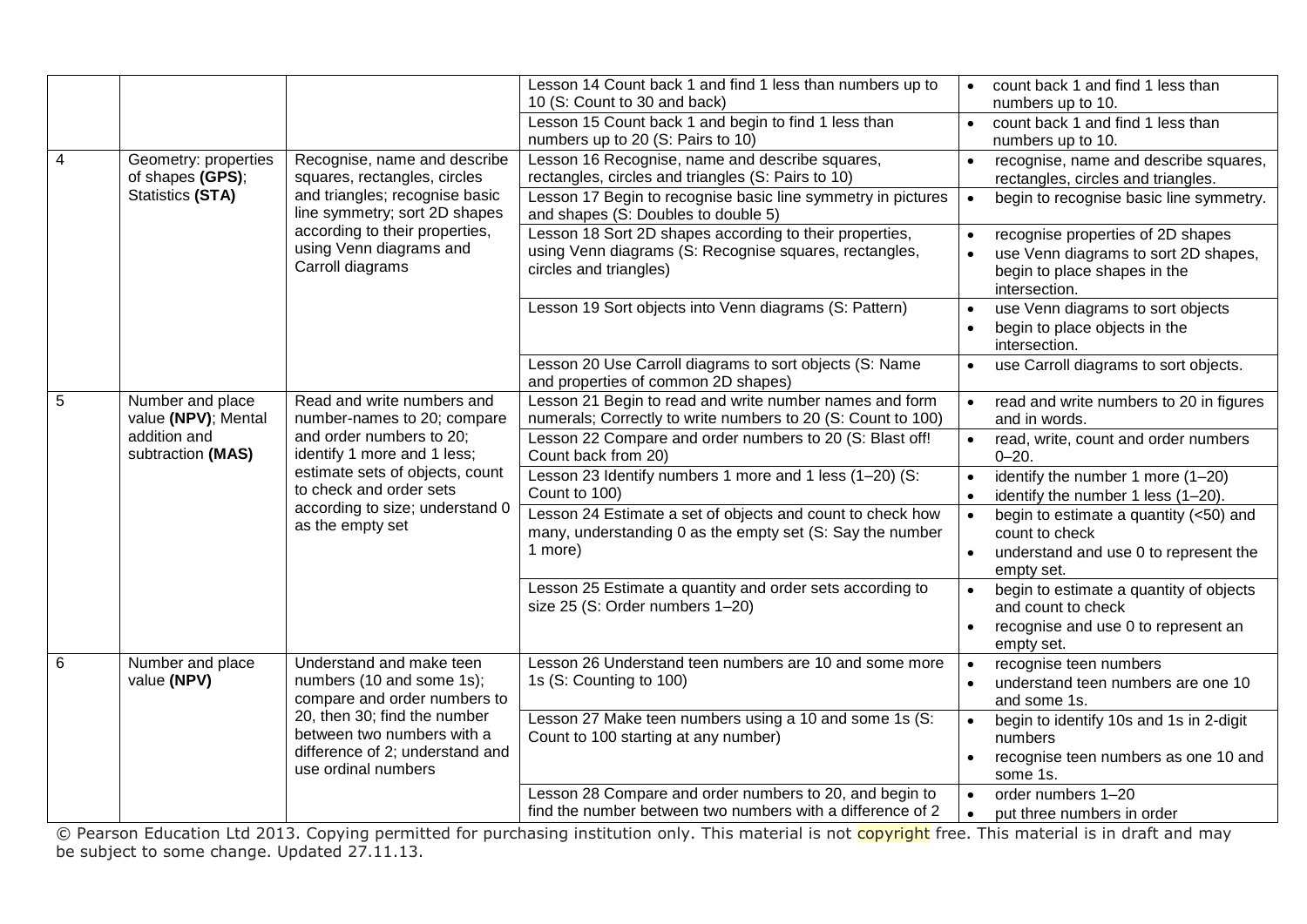|                |                                             |                                                                                                                                                      | (S: Know doubles for numbers to 5 by heart)                                                                                                              |                        | begin to find a number in between two<br>given numbers with a difference of 2.                                      |
|----------------|---------------------------------------------|------------------------------------------------------------------------------------------------------------------------------------------------------|----------------------------------------------------------------------------------------------------------------------------------------------------------|------------------------|---------------------------------------------------------------------------------------------------------------------|
|                |                                             |                                                                                                                                                      | Lesson 29 Compare and order numbers to 30 (S: Begin to<br>count back from 50)                                                                            | $\bullet$<br>$\bullet$ | order numbers 1-30<br>identify the larger and the smaller of<br>two numbers<br>begin to put three numbers in order. |
|                |                                             |                                                                                                                                                      | Lesson 30 Understand and use ordinal numbers to tenth (S:<br>Say the number 1 more and 1 less (numbers to 50))                                           | $\bullet$<br>$\bullet$ | use ordinal numbers to describe<br>position<br>read and recognise ordinal numbers<br>(1st to 10th).                 |
| $\overline{7}$ | Mental addition and                         | Revise bonds to 5, 6 and 10;                                                                                                                         | Lesson 31 Revise bonds to 5, 6 and 10 (S: Bonds to 5)                                                                                                    | $\bullet$              | recognise pairs to 5, 6 and 10.                                                                                     |
|                | subtraction (MAS)                           | find pairs which make 7; use<br>addition facts for 5, 6 and 10 to                                                                                    | Lesson 32 Find pairs which make 7 (S: Pairs to 6)                                                                                                        | $\bullet$              | find pairs of numbers with a total of 7.                                                                            |
|                |                                             | solve subtractions; use number<br>facts for 5, 6 and 10 to solve                                                                                     | Lesson 33 Chn use known addition facts for 5 and 6 to solve<br>subtractions (S: Pairs to 6)                                                              | $\bullet$              | use known addition facts for 5 and 6 to<br>solve subtractions.                                                      |
|                |                                             | word problems                                                                                                                                        | Lesson 34 Use addition facts to 10 to solve subtractions (S:<br>Pairs to 10)                                                                             | $\bullet$              | use known addition facts for 10 to solve<br>subtractions.                                                           |
|                |                                             |                                                                                                                                                      | Lesson 35 Use number facts for 5, 6 and 10 to solve word<br>problems (S: Double 1 to 5)                                                                  | $\bullet$              | use number facts to solve simple word<br>problems.                                                                  |
| 8              | Geometry: position<br>and direction (GPD);  | Describe position and direction<br>using common words                                                                                                | Lesson 36 Describe position and direction using common<br>words (S: Compare numbers to 30)                                                               | $\bullet$              | describe position and direction using<br>appropriate vocabulary.                                                    |
|                | Measurement (MEA)                           | (including half turns); compare<br>lengths and heights; estimate,<br>compare and measure lengths<br>using uniform non-standard<br>and standard units | Lesson 37 Describe position, direction and movement<br>including half turns (S: Use ordinal numbers to describe<br>position of shapes)                   | $\bullet$              | use language of position, direction and<br>movement.                                                                |
|                |                                             |                                                                                                                                                      | Lesson 38 Compare lengths and heights using direct<br>comparison (S: Compare numbers to 20)                                                              | $\bullet$<br>$\bullet$ | compare lengths and heights using<br>direct comparison<br>use uniform non-standard units to<br>measure length.      |
|                |                                             |                                                                                                                                                      | Lesson 39 Estimate, compare and measure lengths using<br>uniform non-standard units and begin to use standard units<br>(S: Estimate lengths and heights) | $\bullet$<br>$\bullet$ | estimate and measure lengths using<br>uniform non-standard units<br>begin to use standard units.                    |
|                |                                             |                                                                                                                                                      | Lesson 40 Measure length using uniform (non-standard and<br>standard) units, understand the need for uniform units (S:<br>Comparing lengths and heights) | $\bullet$<br>$\bullet$ | measure lengths using uniform units<br>understand that cm is a measure of<br>length<br>recognise and name a ruler.  |
| 9              | Mental addition and<br>subtraction (MAS);   | Add 1, 2 and 3 by counting on;<br>subtract 1, 2, 3 or more by                                                                                        | Lesson 41 Add 1, 2 and 3 by counting on (S: Count on from<br>any number to 20)                                                                           | $\bullet$              | add 1, 2 and 3 by counting on.                                                                                      |
|                | Mental multiplication<br>and division (MMD) | counting back; begin to add<br>three small numbers by                                                                                                | Lesson 42 Subtract 1, 2, 3 or more by counting back (S:<br>Count back from number up to 200)                                                             | $\bullet$              | subtract 1, 2 and 3 by counting back.                                                                               |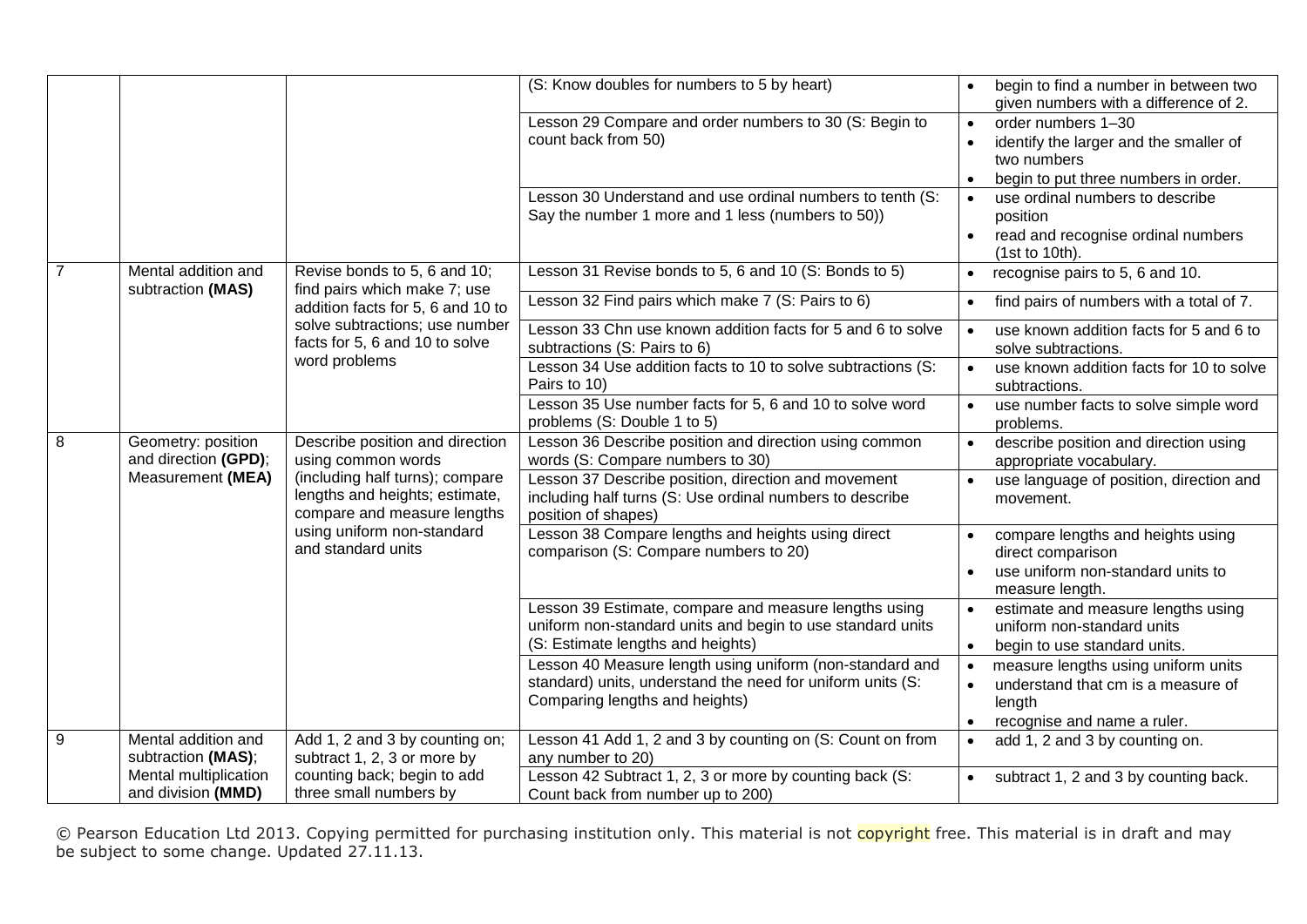|    |                                                                              | spotting bonds to 10 or doubles<br>$(1-6)$                                                                                                                                                                                                                            | Lesson 43 Add or subtract 1, 2 and 3 by counting on or back<br>(S: Counting on and back)                      | add and subtract 1, 2 and 3 by counting<br>$\bullet$<br>on or back.                                                                                                                                                                                                                                                           |
|----|------------------------------------------------------------------------------|-----------------------------------------------------------------------------------------------------------------------------------------------------------------------------------------------------------------------------------------------------------------------|---------------------------------------------------------------------------------------------------------------|-------------------------------------------------------------------------------------------------------------------------------------------------------------------------------------------------------------------------------------------------------------------------------------------------------------------------------|
|    |                                                                              |                                                                                                                                                                                                                                                                       | Lesson 44 Begin to add three small numbers by spotting<br>bonds to 10 or doubles 1–6 (S: Know pairs to 10)    | add three small numbers by spotting 10<br>$\bullet$<br>or doubles.                                                                                                                                                                                                                                                            |
|    |                                                                              |                                                                                                                                                                                                                                                                       | Lesson 45 Begin to add three small numbers by spotting 10<br>or doubles (S: Doubles to double 6)              | add three small numbers by spotting 10<br>$\bullet$<br>or doubles.                                                                                                                                                                                                                                                            |
| 10 | Number and place<br>value (NPV);<br>Measurement (MEA)                        | Compare and order numbers to<br>20; recognise coins and know<br>values (up to £2); begin to<br>make amounts in pence;<br>understand teen numbers are                                                                                                                  | Lesson 46 Compare and order numbers to 20 (S: Count<br>on/back in 10s to 100)                                 | order numbers to 20<br>$\bullet$<br>identify the smallest and largest of two<br>or three numbers<br>begin to say numbers that fall between<br>two numbers (to 20).                                                                                                                                                            |
|    |                                                                              | 10 and some 1s                                                                                                                                                                                                                                                        | Lesson 47 Recognise coins and know value (1p, 2p, 5p, 10p,<br>20, 50p, £1, £2) (S: Count on and back in 10s)  | recognise, name and know value of<br>$\bullet$<br>coins (1p, 2p, 5p, 10p, 20p, 50p,<br>£1, £2).                                                                                                                                                                                                                               |
|    |                                                                              |                                                                                                                                                                                                                                                                       | Lesson 48 Recognise and know value of coins, begin to<br>make amounts in pence (S: Ordinal numbers)           | recognise and name coins 1p-<br>$\bullet$<br>£2<br>make amounts of money using coins<br>(pence).                                                                                                                                                                                                                              |
|    |                                                                              |                                                                                                                                                                                                                                                                       | Lesson 49 Understand teen numbers are 10 and some 1s (S:<br>Recognise and know value of coins)                | make teen numbers using 10p and 1p<br>$\bullet$<br>coins<br>recognise that teen numbers are one<br>$\bullet$<br>10 and some 1s.                                                                                                                                                                                               |
|    |                                                                              |                                                                                                                                                                                                                                                                       | Lesson 50 Make amounts of money using coins; Name and<br>know value of coins 50 (S: Spider counting (10s))    | recognise, name and know the value of<br>$\bullet$<br>coins<br>make amounts 1p-19p using 10p and<br>1p coins.                                                                                                                                                                                                                 |
| 11 | Number and place<br>value (NPV); Mental<br>addition and<br>subtraction (MAS) | Say the number one more or<br>less and two more or less<br>using a number line or a 100-<br>square; locate 2-digit numbers<br>on a 100-square and a 1-100<br>bead string; read, write and say<br>2-digit numbers and<br>understand them as some tens<br>and some ones | Lesson 51 Say the number one more or one less using a<br>number line or a 100-square (S: Count in 10s)        | • say the number 1 more than any<br>number less than 100<br>• say the number 1 less than any number<br>less than 100<br>recognise that the number 1 less than a<br>$\bullet$<br>10s number ends in 9 (i.e. 29 is 1 less<br>than 30) and that the number 1 more<br>than a 10s number ends in 1 (i.e. 31 is<br>1 more than 30). |
|    |                                                                              |                                                                                                                                                                                                                                                                       | Lesson 52 Say the number 2 more or 2 less using a number<br>line or a 100-square (S: Count on and back to 50) | • say the number 2 more than any<br>number less than 100<br>• say the number 2 less than any number<br>less than 100<br>recognise that a number 2 less than a                                                                                                                                                                 |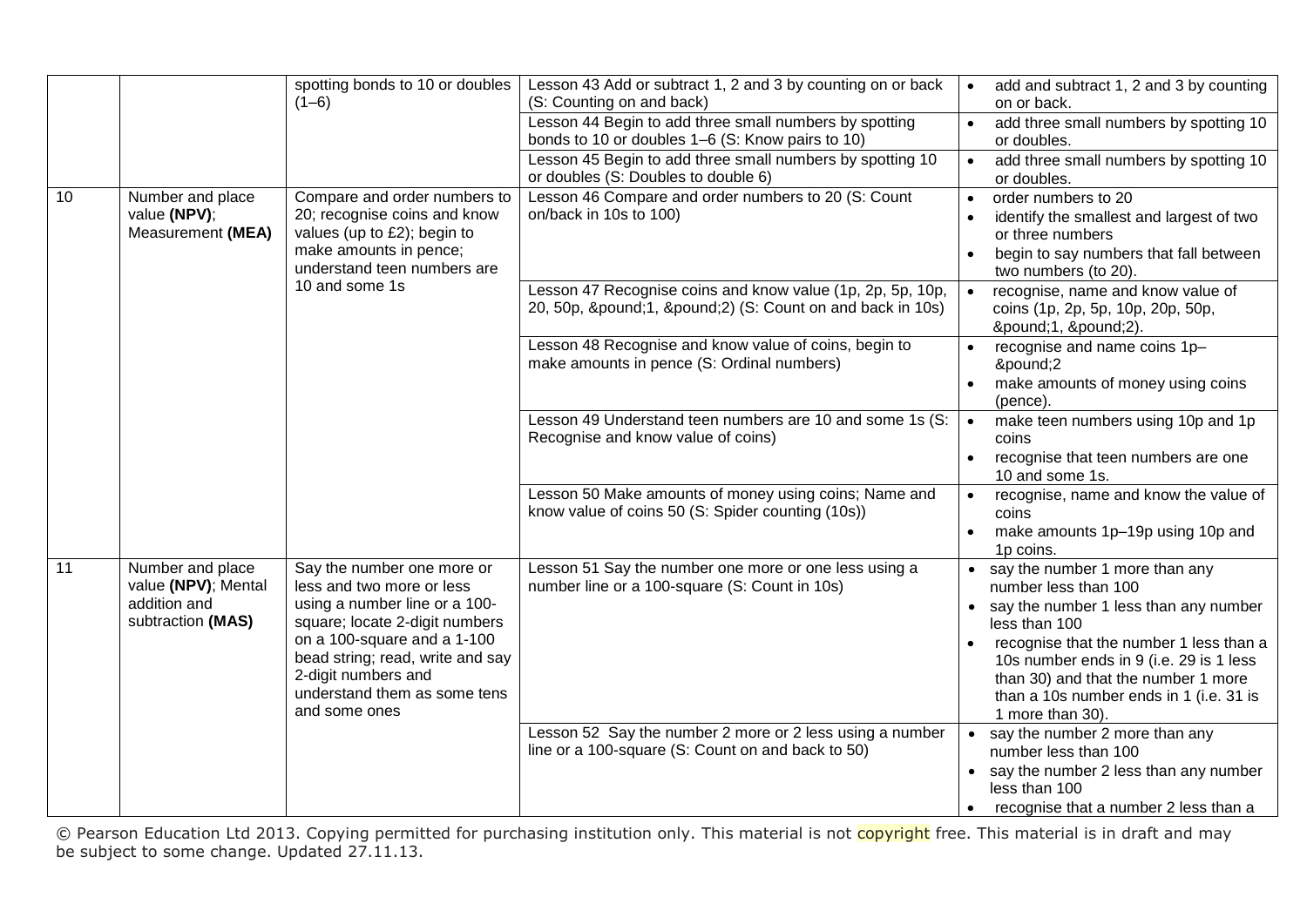|    |                                                                    |                                                                                                                                                                   | Lesson 53 Begin to locate 2-digit numbers on a 100-square                                                                                                               | 10s number ends in 8 (e.g. 28 is 2 less<br>than 30) and that a number 2 more<br>than a 10s number ends in a 2 (e.g. 32)<br>is 2 more than 30).<br>locate a 2-digit number on a 100-square |
|----|--------------------------------------------------------------------|-------------------------------------------------------------------------------------------------------------------------------------------------------------------|-------------------------------------------------------------------------------------------------------------------------------------------------------------------------|-------------------------------------------------------------------------------------------------------------------------------------------------------------------------------------------|
|    |                                                                    |                                                                                                                                                                   | (S: Count in 1s to 100 and back)                                                                                                                                        | locate a 2-digit number on a 1-100 line.<br>$\bullet$                                                                                                                                     |
|    |                                                                    |                                                                                                                                                                   | Lesson 54 Locate 2-digit numbers on a 1-100 bead string,<br>and begin to see 2-digit numbers as some 10s and some 1s.                                                   | locate a 2-digit number on a bead string<br>$\bullet$<br>or 1-100 number square.                                                                                                          |
|    |                                                                    |                                                                                                                                                                   | (S: Count on and back in 10s)                                                                                                                                           | understand that a 2-digit number is<br>$\bullet$<br>some 10s and some 1s.                                                                                                                 |
|    |                                                                    |                                                                                                                                                                   | Lesson 55 Read, write and say 2-digit numbers (S: Count on<br>and back in 1s)                                                                                           | $\bullet$<br>read and write 2-digit numbers in<br>numerals.                                                                                                                               |
| 12 | Mental addition and<br>subtraction (MAS);<br>Mental multiplication | Revise pairs to 5, 6, 7, 10 and<br>doubles to double 6; derive<br>subtraction facts; understand a                                                                 | Lesson 56 Revise pairs to 10, derive subtraction facts and<br>understand a symbol being used for an unknown (S: Pairs to<br>5 and 6)                                    | say or write the bonds to 10.<br>$\bullet$                                                                                                                                                |
|    | and division (MMD)                                                 | symbol being used for an<br>unknown; use number facts to<br>solve simple addition and<br>subtraction word problems; find<br>pairs of numbers with a total of<br>8 | Lesson 57 Revise pairs to 10, derive subtraction facts and<br>understand a symbol being used for an unknown. (S: Count<br>on and back in 1s from any 2-digit number)    | say or write all bonds to 10<br>$\bullet$<br>write addition and subtraction<br>$\bullet$<br>sentences using bonds to 10.                                                                  |
|    |                                                                    |                                                                                                                                                                   | Lesson 58 Revise pairs to 5, 6 and 7 and doubles to double<br>6, derive subtraction facts and understand a symbol being<br>used for an unknown (S: Doubles to double 6) | say or write doubles to double 6<br>$\bullet$<br>say or write all bonds to 5, 6 and 7<br>use known number facts to derive<br>$\bullet$<br>subtraction facts.                              |
|    |                                                                    |                                                                                                                                                                   | Lesson 59 Use number facts to solve simple addition and<br>subtraction word problems (S: Pairs to 7)                                                                    | use known number facts to answer<br>$\bullet$<br>problems in number stories<br>understand and solve number stories.<br>$\bullet$                                                          |
|    |                                                                    |                                                                                                                                                                   | Lesson 60 Find pairs of numbers with a total of 8 (S: Count<br>on and back from any 2-digit number)                                                                     | say or write all number pairs to 8.<br>$\bullet$                                                                                                                                          |
| 13 | Mental addition and<br>subtraction (MAS)                           | Add by putting the larger<br>number first and counting on                                                                                                         | Lesson 61 Add by putting the larger number first and<br>counting on (numbers just beyond 20) (S: Add small                                                              | add two numbers by counting on from<br>the larger number                                                                                                                                  |
|    | (numbers up to 100), spotting<br>unit patterns; count on from 2-   | numbers)                                                                                                                                                          | begin to count on using fingers, placing<br>the larger number in their head.                                                                                            |                                                                                                                                                                                           |
|    |                                                                    | digit numbers; add a 1-digit<br>number to a 2-digit number                                                                                                        | Lesson 62 Add by putting the larger number first and<br>counting on (numbers up to 30) (S: Add small numbers)                                                           | count on in 1s from any number to 30<br>use counting on to add a smaller<br>$\bullet$<br>number to a larger number.                                                                       |
|    |                                                                    |                                                                                                                                                                   | Lesson 63 Count on from 2-digit numbers (choosing those<br>which 'say' themselves, for example sixty-one) (S: Count in<br>ones up to 100)                               | count on in 1s from any 2-digit number<br>$\bullet$<br>relate counting on to addition<br>$\bullet$<br>use fingers to count on and solve<br>$\bullet$<br>additions.                        |
|    |                                                                    |                                                                                                                                                                   | Lesson 64 Add a single digit number to a 2-digit number (S:<br>Pairs to 7)                                                                                              | add by counting on from the larger<br>number                                                                                                                                              |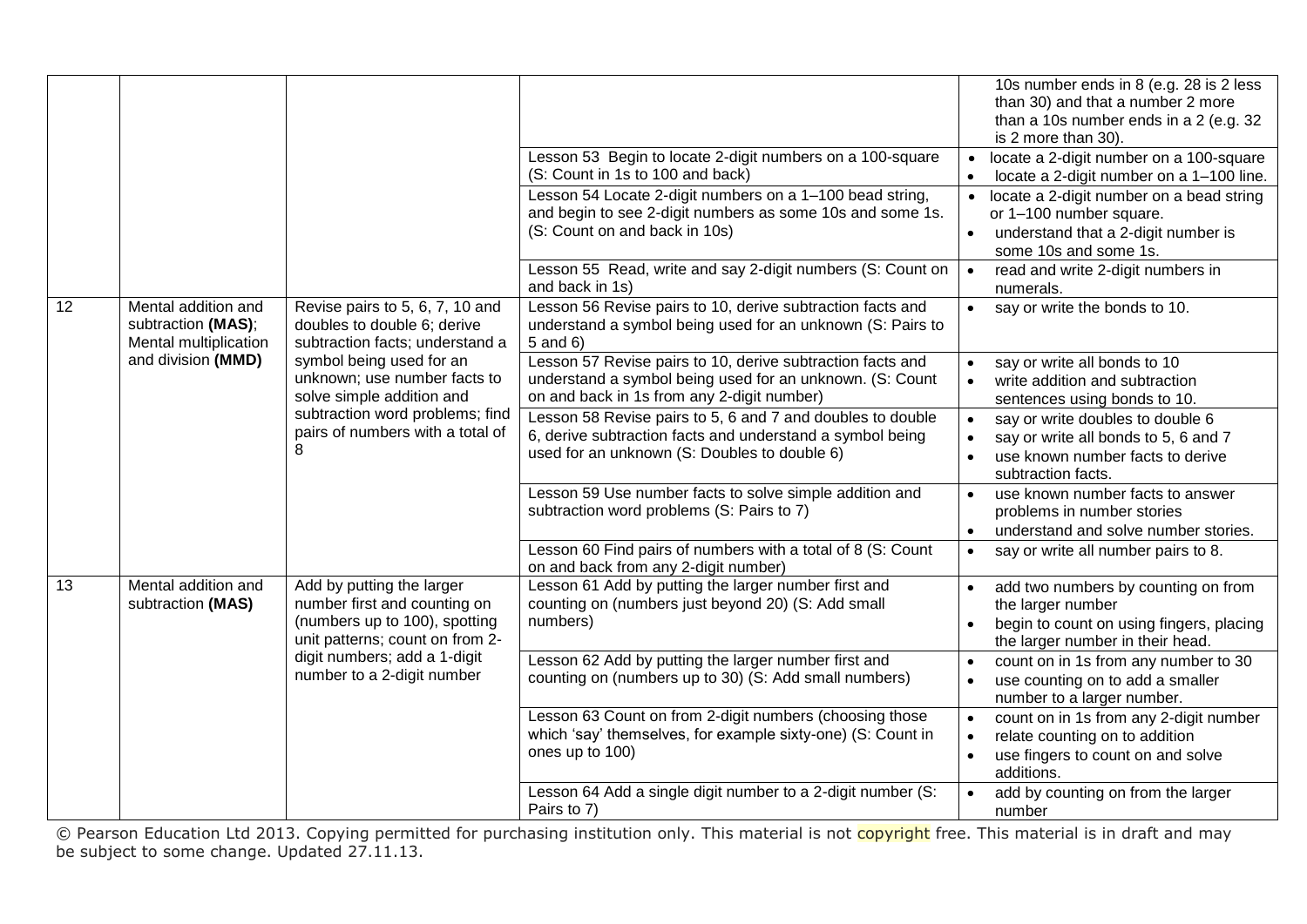|    |                                          |                                                                   |                                                                                                                     |                        | relate counting on to addition                                                                   |
|----|------------------------------------------|-------------------------------------------------------------------|---------------------------------------------------------------------------------------------------------------------|------------------------|--------------------------------------------------------------------------------------------------|
|    |                                          |                                                                   |                                                                                                                     |                        | count on in 1s from any 2-digit number.                                                          |
|    |                                          |                                                                   | Lesson 65 Add by counting on (numbers up to 100), spotting                                                          | $\bullet$              | add by counting on from the larger                                                               |
|    |                                          |                                                                   | units patterns (S: Count on from any 2-digit number)                                                                |                        | number                                                                                           |
|    |                                          |                                                                   |                                                                                                                     | $\bullet$              | identify units patterns in addition, e.g. if<br>$6 + 2 = 8$ then $16 + 2 = 18$ , $26 + 2 = 28$ , |
|    |                                          |                                                                   |                                                                                                                     |                        | etc.                                                                                             |
| 14 | Geometry: properties<br>of shapes (GPS); | Name, recognise and know the<br>properties of 3D shapes: cube,    | Lesson 66 Begin to name and recognise 3d shapes: cube,                                                              | $\bullet$              | identify & describe cube, cuboid, cone,                                                          |
|    | Measurement (MEA)                        | cuboid, cone, cylinder and                                        | cuboid, cone, cylinder and sphere (S: Rehearse names and<br>properties of 2d shapes)                                |                        | cylinder, sphere.                                                                                |
|    |                                          | sphere; begin to sort 3D                                          | Lesson 67 Recognise, name and begin to know properties of                                                           | $\bullet$              | identify & describe cube, cuboid, cone,                                                          |
|    |                                          | shapes according to properties;<br>order and name the days of the | 3D shapes (S: Rehearse names and properties of 3D<br>shapes)                                                        |                        | cylinder, sphere.                                                                                |
|    |                                          | week and months of the year;<br>recognise and name the            | Lesson 68 Name and recognise 3D shapes and begin to sort                                                            | $\bullet$              | identify & describe cube, cuboid, cone,                                                          |
|    |                                          | seasons                                                           | them according to properties (S: Pairs to 8)                                                                        | $\bullet$              | cylinder, pyramid, sphere<br>begin to sort 3D shapes according to                                |
|    |                                          |                                                                   |                                                                                                                     |                        | simple properties.                                                                               |
|    |                                          |                                                                   | Lesson 69 Order and name the days of the week (S: Pairs to<br>7 with days in a week)                                | $\bullet$              | name and know the order of the days of<br>week.                                                  |
|    |                                          |                                                                   | Lesson 70 Begin to name and know the order of months of                                                             | $\bullet$              | begin to name and know the order of                                                              |
|    |                                          |                                                                   | the year and recognise and name the seasons (S: Days of<br>the week)                                                |                        | the months of year.                                                                              |
| 15 | Number and place<br>value (NPV); Mental  | Count on and back in tens from<br>any number; begin to count in   | Lesson 71 Count on/back in 10s from any number (S:<br>Counting in 1s to 100)                                        |                        | count on and back in tens from any<br>number (to 100)                                            |
|    | multiplication and                       | 5s and 2s recognising multiples                                   |                                                                                                                     |                        | say the number 10 more or 10 less                                                                |
|    | division (MMD)                           | of 5 end in 5 and 0; chn begin                                    |                                                                                                                     |                        | than a given number.                                                                             |
|    |                                          | to count in 2s; estimate a<br>number of objects within a          | Lesson 72 Begin to count in 5s recognising that multiples of 5<br>end in 5 and 0 (S: Count on/back in 10s)          | $\bullet$              | begin to count in 5s (multiples of 5 to                                                          |
|    |                                          | range and count by grouping                                       |                                                                                                                     |                        | 100)<br>identify the pattern of numbers ending                                                   |
|    |                                          | into 10s or 5s                                                    |                                                                                                                     |                        | in 5 and 0 when counting in 5s.                                                                  |
|    |                                          |                                                                   | Lesson 73 Chn begin to count in 2s and identify the pattern                                                         | $\bullet$              | begin to recognise even numbers as                                                               |
|    |                                          |                                                                   | of even numbers (multiples of 2) (S: Count in 1s,<br>emphasising the 5s)                                            |                        | being 2s numbers                                                                                 |
|    |                                          |                                                                   | Lesson 74 Estimate a number of objects using a range and                                                            | $\bullet$<br>$\bullet$ | begin to count in 2s to 20 and beyond.<br>estimate a quantity by choosing an                     |
|    |                                          |                                                                   | count by grouping into 10s or 5s (S: Count back in 1s from                                                          |                        | appropriate range                                                                                |
|    |                                          |                                                                   | any number)                                                                                                         | $\bullet$              | count a quantity by grouping in 10s or                                                           |
|    |                                          |                                                                   |                                                                                                                     |                        | 5s.                                                                                              |
|    |                                          |                                                                   | Lesson 75 Estimate a number of objects within a range and<br>count by grouping into 10s or 5s (S: Days of the week) |                        | estimate a quantity helping to decide a<br>given range                                           |
|    |                                          |                                                                   |                                                                                                                     | $\bullet$              | count a quantity by grouping in 10s or                                                           |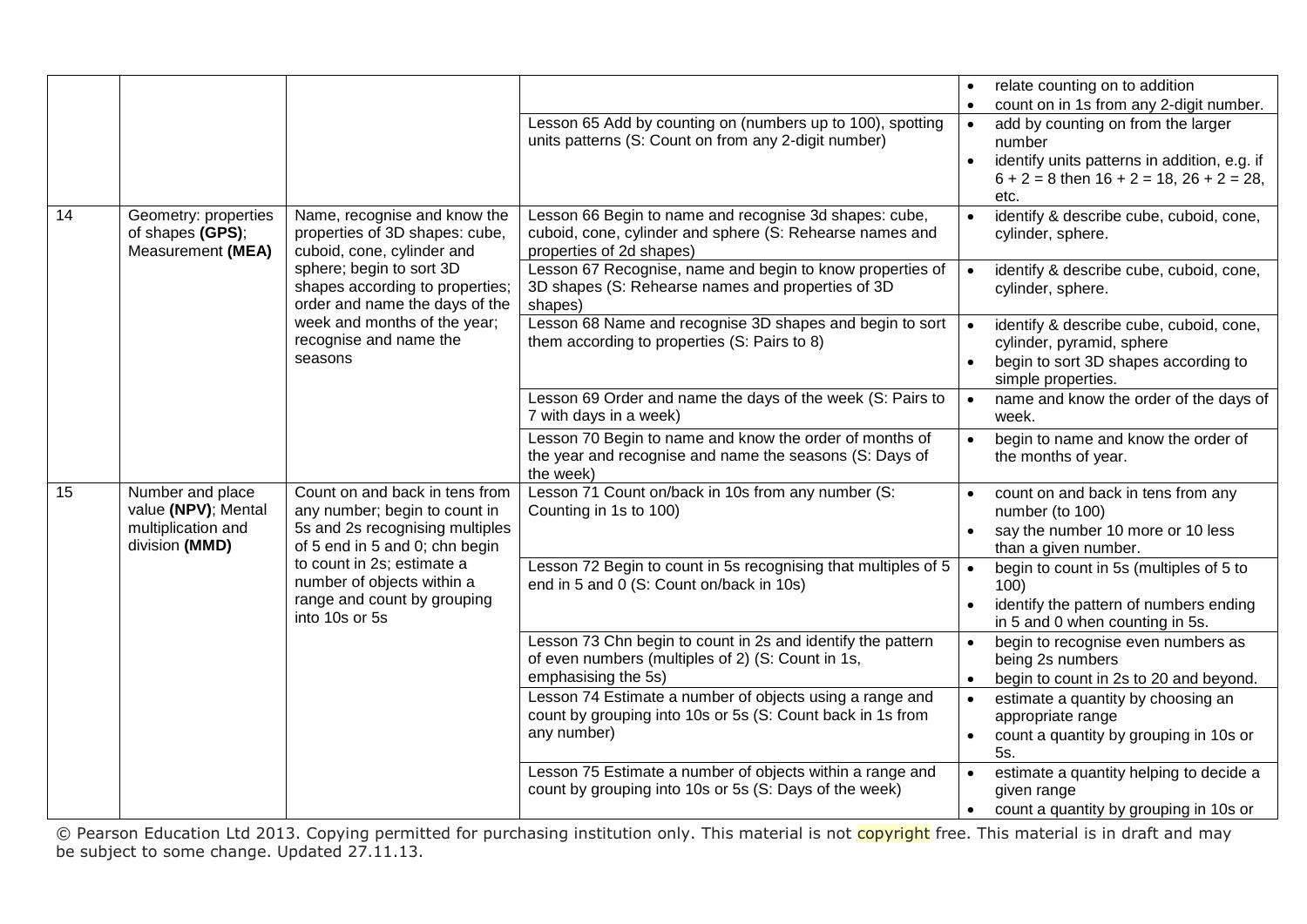|             |                                                                                                                                                                             |                                                                                                                                    |                                                                                                                                                                                    | 5s.                                                                                                                                                 |
|-------------|-----------------------------------------------------------------------------------------------------------------------------------------------------------------------------|------------------------------------------------------------------------------------------------------------------------------------|------------------------------------------------------------------------------------------------------------------------------------------------------------------------------------|-----------------------------------------------------------------------------------------------------------------------------------------------------|
| Spring $2$  |                                                                                                                                                                             |                                                                                                                                    |                                                                                                                                                                                    |                                                                                                                                                     |
| <b>Week</b> | <b>Strands</b>                                                                                                                                                              | <b>Weekly summary</b>                                                                                                              |                                                                                                                                                                                    |                                                                                                                                                     |
| 16          | Number and place<br>value (NPV);<br>Mental<br>multiplication and                                                                                                            | Recognise odd and even<br>numbers; count objects in 2s,<br>5s and 10s and begin to say 2,<br>5 and 10 lots; find half, quarter     | Lesson 76 Recognise odd and even numbers (S: Count in<br>twos)                                                                                                                     | identify odd and even numbers<br>identify 2s count as even numbers.                                                                                 |
|             | division (MMD);<br>Fractions, ratio and<br>proportion (FRP)                                                                                                                 | and three-quarters of shapes;<br>begin to know that two halves<br>and four-quarters are a whole<br>and that two-quarters is a half | Lesson 77 Count in 2s and begin to identify 'lots' of 2,<br>identify odd and even numbers while counting in 2s (S:<br>Count in 10s)                                                | count in 2s to 20 & beyond<br>$\bullet$<br>count objects in 2s (early multiplication.                                                               |
|             |                                                                                                                                                                             |                                                                                                                                    | Lesson 78 Count objects in 5s and 10s and begin to say 5<br>lots and 10 lots (early multiplication) (S: Count in fives)                                                            | count objects by counting in 5s<br>count objects by counting in 10s.                                                                                |
|             |                                                                                                                                                                             | Lesson 79 Find half, quarter and three-quarters of shapes (S:<br>Counting on & back in 1s to 100)                                  | divide shapes into halves and quarters<br>$\bullet$<br>read $\frac{1}{2}$ , $\frac{1}{4}$ and $\frac{3}{4}$ .<br>$\bullet$                                                         |                                                                                                                                                     |
|             |                                                                                                                                                                             |                                                                                                                                    | Lesson 80 Recognise halves and quarters of shapes and<br>begin to know that two-halves and four-quarters are a whole<br>and that two-quarters make a half (S: Doubles to double 6) | fold symmetrical shapes into halves<br>and quarters<br>recognise which shapes are divided<br>$\bullet$<br>into halves or quarters.                  |
| 17          | Mental addition and<br>subtraction (MAS);<br>Mental                                                                                                                         | Find and begin to know<br>doubles to double 10; revise<br>pairs to 5, 6, 7, 8, 9 and 10 and<br>derive related subtraction facts;   | Lesson 81 Revise pairs to 8, find and begin to learn by heart<br>pairs with a total of 9 (S: Pairs to 5 and 6)                                                                     | know pairs which make 8<br>begin to know pairs which make 9.                                                                                        |
|             | multiplication and<br>division (MMD);<br>use knowledge of pairs of 10 to<br>Number and place<br>make pairs to 20; use number<br>value (NPV)<br>facts to solve word problems | Lesson 82 Find and begin to know doubles to double 10 (S:<br>Count in 2s)                                                          | double numbers 1 to 10 and begin to<br>$\bullet$<br>know them by heart<br>know how to read and write doubles<br>$\bullet$<br>both as double $6$ and $6 + 6$ for example.           |                                                                                                                                                     |
|             |                                                                                                                                                                             |                                                                                                                                    | Lesson 83 Revise pairs to 5, 6, 7, 8, 9 and 10, and derive<br>related subtraction facts (S: Pairs to 8)                                                                            | know by heart pairs of numbers which<br>$\bullet$<br>make 5, 6, 7, 8, 9 and 10<br>derive some subtraction facts to go with<br>known addition facts. |
|             |                                                                                                                                                                             |                                                                                                                                    | Lesson 84 Use knowledge of pairs to 10 to make pairs to 20<br>(S: Pairs to 10)                                                                                                     | use knowledge of pairs to 10 to make<br>pairs to 20.                                                                                                |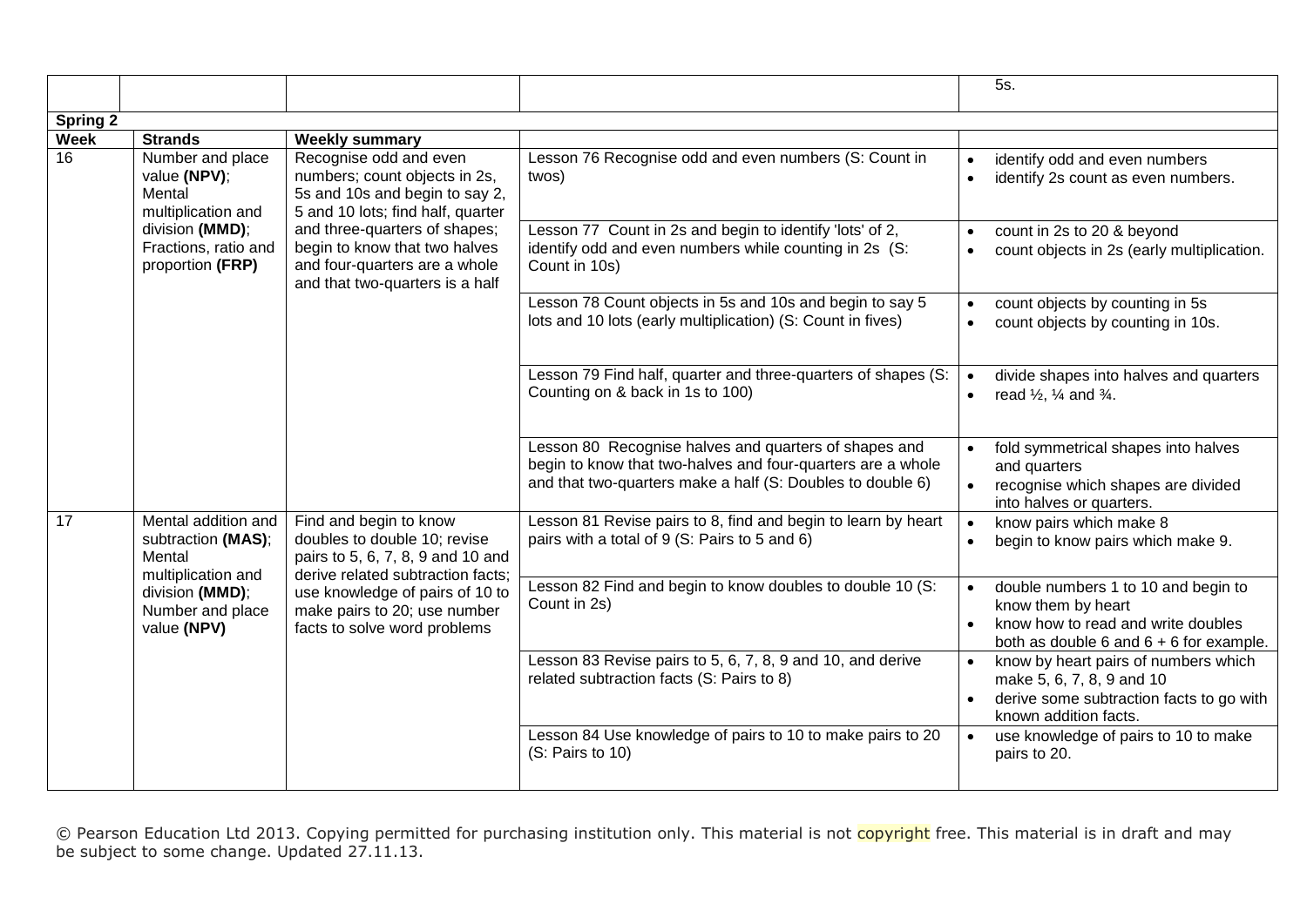| 18 | Relate units of time weeks,<br>Measurement<br>(MEA)<br>days, hours; divide the days up<br>into parts; read and write times<br>to the hour; begin to have a<br>notion of how long an hour is<br>and how long a minute is; tell<br>the time (o'clock & half past) on<br>analogue and digital clocks;<br>measure using uniform units<br>(cubes and rulers) |                                                                                                                                                                                                          | Lesson 85 Use number facts to solve word problems (S:<br>Pairs to 9)<br>Lesson 86 Begin to relate units of time, weeks, days, hours.<br>Divide the day up into parts (S: Know and order days of<br>week)                                  | use number facts to solve word<br>$\bullet$<br>problems<br>use cubes to represent objects in a<br>$\bullet$<br>word problem and decide whether to<br>add or subtract.<br>relate times of the day to activities<br>$\bullet$<br>appropriately<br>know days of the week and differentiate<br>$\bullet$<br>appropriately. |
|----|---------------------------------------------------------------------------------------------------------------------------------------------------------------------------------------------------------------------------------------------------------------------------------------------------------------------------------------------------------|----------------------------------------------------------------------------------------------------------------------------------------------------------------------------------------------------------|-------------------------------------------------------------------------------------------------------------------------------------------------------------------------------------------------------------------------------------------|------------------------------------------------------------------------------------------------------------------------------------------------------------------------------------------------------------------------------------------------------------------------------------------------------------------------|
|    |                                                                                                                                                                                                                                                                                                                                                         | Lesson 87 Chn begin to tell o'clock times on analogue and<br>digital clocks (S: Know months of the year and order)                                                                                       | read the o'clock time on analogue clock<br>read o'clock time on digital clock<br>relate o'clock times to events/activities<br>during the day e.g. 12 o'clock is lunch-<br>time.                                                           |                                                                                                                                                                                                                                                                                                                        |
|    |                                                                                                                                                                                                                                                                                                                                                         | Lesson 88 Read and write times to the hour, begin to tell time<br>to the half hour, begin to have a notion of how long an hour<br>is. (S: Read & write o'clock times on analogue and digital<br>clocks.) | read the o'clock times on analogue &<br>$\bullet$<br>digital clocks<br>begin to read half past times on<br>$\bullet$<br>analogue and digital clocks<br>relate times to events/activities during<br>the day e.g. 12 o'clock is lunch-time. |                                                                                                                                                                                                                                                                                                                        |
|    |                                                                                                                                                                                                                                                                                                                                                         |                                                                                                                                                                                                          | Lesson 89 Begin to have a notion of how long a minute is;<br>Tell the time (o'clock & half past) on analogue and digital<br>clocks (S: Tell the time to half past on analogue clocks)                                                     | understand a minute as a unit of time,<br>$\bullet$<br>begin to have a sense of the duration of<br>a minute<br>tell the time to o'clock and half past.                                                                                                                                                                 |
|    |                                                                                                                                                                                                                                                                                                                                                         | Lesson 90 Measure using uniform units (cubes and rulers)<br>(S: Tell o'clock times)                                                                                                                      | measure length using uniform non-<br>$\bullet$<br>standard units<br>compare lengths using appropriate<br>vocabulary.                                                                                                                      |                                                                                                                                                                                                                                                                                                                        |
| 19 | Mental addition and<br>subtraction (MAS)                                                                                                                                                                                                                                                                                                                | Add a 1-digit number by<br>counting on from a 2-digit<br>number, not crossing 10s at<br>first, then beginning to cross<br>10s; subtract a 1-digit number                                                 | Lesson 91 Add a single-digit number by counting on from a<br>two-digit number (not crossing 10s) (S: Pairs to 6 and 7)                                                                                                                    | count on from any number (<100) not<br>crossing a multiple of ten<br>solve additions of 2-digit numbers add<br>single-digit number by counting on.                                                                                                                                                                     |
|    |                                                                                                                                                                                                                                                                                                                                                         | by counting back initially from<br>numbers up to 30 (not crossing<br>10s) and then generally from a<br>2-digit number (not crossing                                                                      | Lesson 92 Add a single-digit number by counting on from a<br>two-digit number, beginning to cross 10s (S: Count on in tens<br>from any two-digit number)                                                                                  | add single-digit numbers by counting<br>$\bullet$<br>on.                                                                                                                                                                                                                                                               |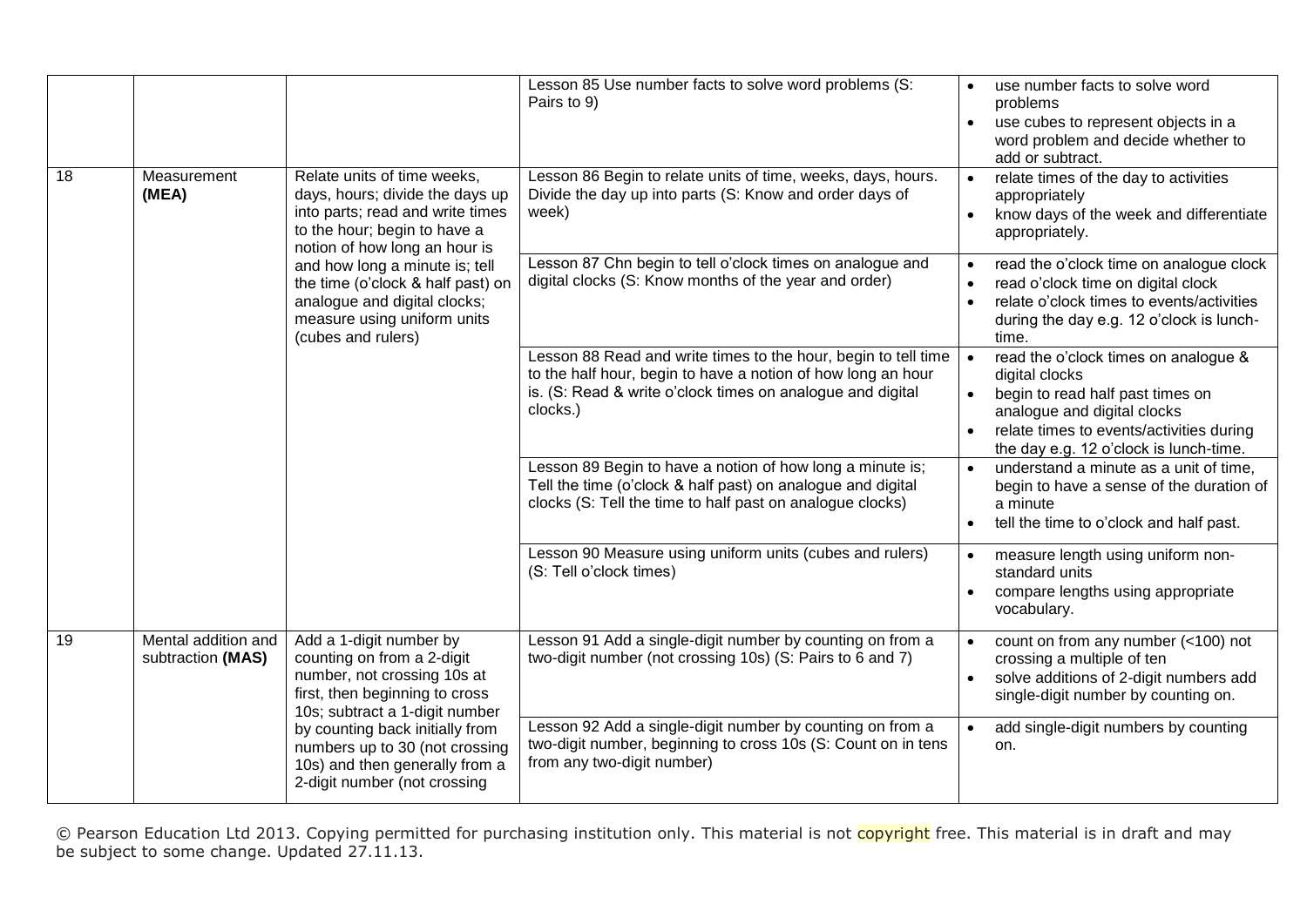|                   |                                                                                              | 10s) and from multiples of 10                                                                                                                                 | Lesson 93 Subtract a single-digit number by counting back<br>from numbers up to 30 (not crossing 10s) (S: Count on and<br>back from numbers up to 30) | count back single digit number to solve<br>subtraction<br>recognise and use the subtraction sign.<br>$\bullet$                                  |
|-------------------|----------------------------------------------------------------------------------------------|---------------------------------------------------------------------------------------------------------------------------------------------------------------|-------------------------------------------------------------------------------------------------------------------------------------------------------|-------------------------------------------------------------------------------------------------------------------------------------------------|
|                   |                                                                                              |                                                                                                                                                               | Lesson 94 Subtract a single-digit number by counting back<br>from a two-digit number (not crossing 10s) (S: Pairs to 8 and<br>9)                      | count back to solve subtraction.                                                                                                                |
|                   |                                                                                              |                                                                                                                                                               | Lesson 95 Subtract single-digit numbers from multiples of 10<br>(S: Pairs to 10)                                                                      | solve subtractions from multiples of<br>$\bullet$<br>tens using their bonds to ten<br>chn can count back to solve<br>$\bullet$<br>subtractions. |
| 20                | Mental addition and<br>subtraction (MAS);<br>Number and place<br>value (NPV);<br>Measurement | Locate 2-digit numbers on a<br>100-square; begin to recognise<br>2-digit numbers as some tens<br>and some ones; make 2-digit<br>numbers using 10p and smaller | Lesson 96 Locate 2-digit numbers on 100-square, begin to<br>recognise 2-digit numbers as some tens and some ones (S:<br>Counting on and back to 100)  | find two-digit numbers on the 1-100<br>$\bullet$<br>square<br>begin to partition two-digit numbers into<br>$\bullet$<br>10s and 1s.             |
|                   | (MEA)                                                                                        | coins; find 1 more or 1 less<br>than any number to 100; find<br>10 more than any number to<br>90; find 10 less than any                                       | Lesson 97 Find 2-digit numbers on 100-square, make 2-digit<br>numbers using 10p and smaller coins (S: Count in 5s)                                    | make two-digit numbers using 10p and<br>$\bullet$<br>1p coins                                                                                   |
|                   |                                                                                              | number to 100                                                                                                                                                 | Lesson 98 Find 1 more/less than any number to 100 (S:<br>Count on & back in tens)                                                                     | find the numbers that is one more than<br>$\bullet$<br>any two-digit number<br>find the numbers that is one less than<br>any two-digit number.  |
|                   |                                                                                              |                                                                                                                                                               | Lesson 99 Find 10 more than any number to 90 (S: Count<br>on/back in 10s 'Spider Counting')                                                           | say the number 10 more than any<br>$\bullet$<br>number to 90 by counting on in 10s,<br>rather than counting on in ones.                         |
|                   |                                                                                              |                                                                                                                                                               | Lesson 100 Find ten less than any number to 100 (S: Pairs<br>which make 9)                                                                            | say the number 10 less than any<br>number to 100 by counting back in 10s,<br>not counting back in ones.                                         |
| <b>Summer 1</b>   |                                                                                              |                                                                                                                                                               |                                                                                                                                                       |                                                                                                                                                 |
| <b>Week</b><br>21 | <b>Strands</b><br>Number and place                                                           | <b>Weekly summary</b><br>Find 1 more, 1 less, 10 more,                                                                                                        | Lesson 101 Find 1 more, 1 less, 10 more, 10 less than any 2-                                                                                          | $\bullet$                                                                                                                                       |
|                   | value (NPV)                                                                                  | 10 less than any 2-digit                                                                                                                                      | digit number (S: Counting back from 2-digit numbers)                                                                                                  | say/write the number 1 more/1less<br>say/write the number 10 more/10 less.<br>$\bullet$                                                         |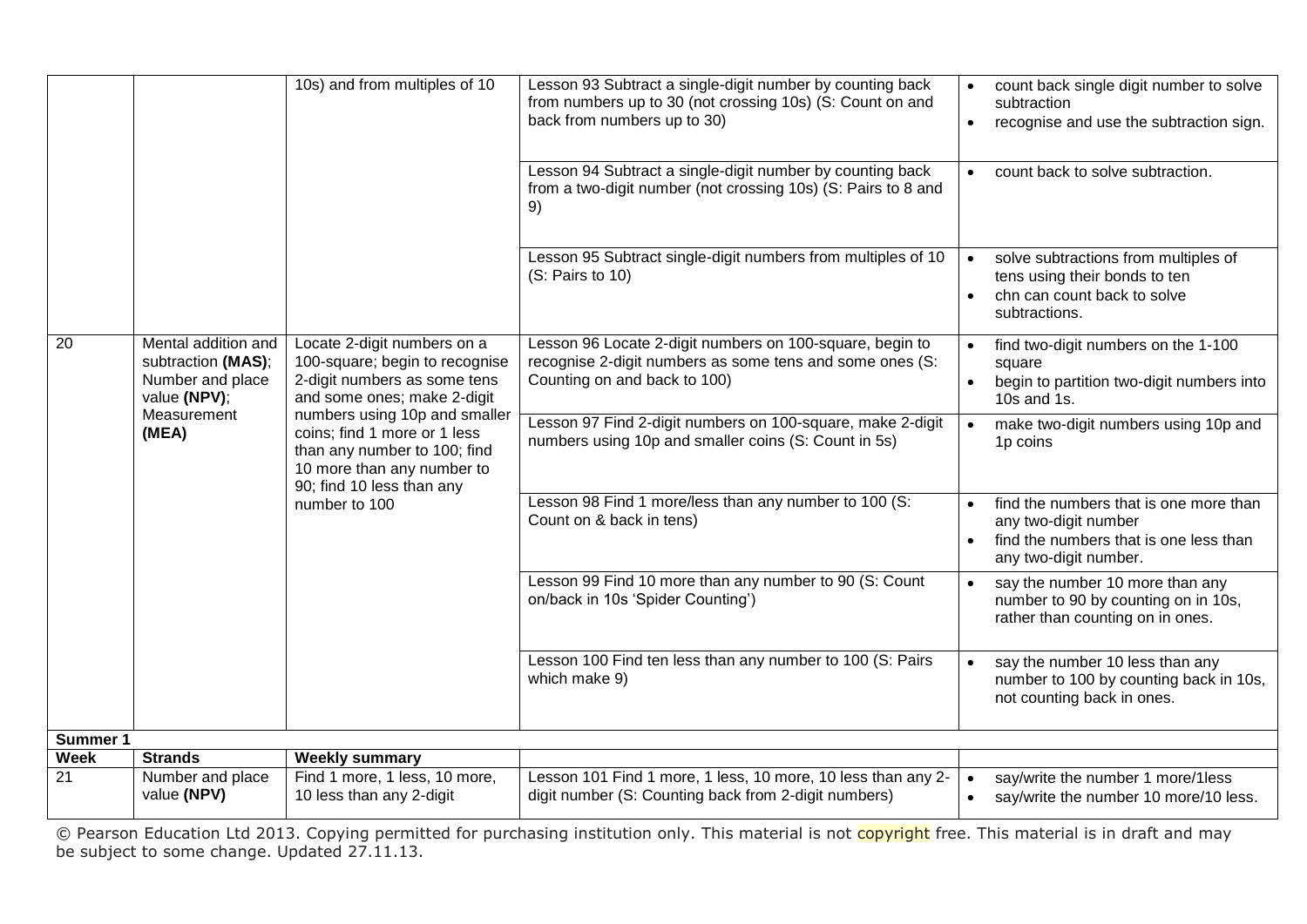|                 |                                          | number; explore patterns on<br>the 100-square; understand<br>place value in 2-digit numbers                                                                                                  | Lesson 102 Find 1 more, 1 less, 10 more, 10 less than any 2-<br>digit number (S: Count on & back in twos)                                                                                                       | say/write the number 1 more/1less<br>$\bullet$<br>say/write the number 10 more/10 less.                                                         |
|-----------------|------------------------------------------|----------------------------------------------------------------------------------------------------------------------------------------------------------------------------------------------|-----------------------------------------------------------------------------------------------------------------------------------------------------------------------------------------------------------------|-------------------------------------------------------------------------------------------------------------------------------------------------|
|                 | and identify tens and ones               | Lesson 103 Explore patterns on the 100-square (S: Count on<br>& back in fives)                                                                                                               | identify similarities and differences in<br>$\bullet$<br>numbers<br>identify patterns on a 100-square<br>use vocabulary associated with<br>numbers i.e. tens/ones digit, even/odd,<br>more than/less than, etc. |                                                                                                                                                 |
|                 |                                          |                                                                                                                                                                                              | Lesson 104 Understand that 2-digit numbers are some tens<br>and some ones (S: Count on/back in 10s)                                                                                                             | say how many tens and ones are in any<br>$\bullet$<br>2-digit number<br>understand 2-digit numbers are made<br>$\bullet$<br>from tens and ones. |
|                 |                                          |                                                                                                                                                                                              | Lesson 105 Identify tens and ones in 2-digit numbers (S:<br>Counting on & back in tens)                                                                                                                         | say how many tens and ones are in any<br>$\bullet$<br>2-digit number<br>understand 2-digit numbers are made<br>$\bullet$<br>from tens and ones. |
| $\overline{22}$ | Mental addition and<br>subtraction (MAS) | Use number facts to add and<br>subtract 1-digit numbers; add<br>pairs of 1-digit numbers with<br>totals above 10; sort out<br>additions into ones children<br>'just know' and ones they need | Lesson 106 Use number facts to add single-digit numbers (S:<br>Addition facts)                                                                                                                                  | use number facts to add single-digit<br>$\bullet$<br>numbers to 2-digit numbers, e.g. use 5<br>$+2$ to work out 45 + 2.                         |
|                 |                                          |                                                                                                                                                                                              | Lesson 107 Use number facts to subtract single digit<br>numbers (S: Subtraction facts)                                                                                                                          | use number facts to subtract single-<br>digit numbers, e.g. use 5 -2 to work out<br>$45 - 2$ .                                                  |
|                 |                                          | to work out                                                                                                                                                                                  | Lesson 108 Add pairs of single-digit numbers - totals above<br>10 (S: Tell the time to o'clock and half past)                                                                                                   | bridge 10 when adding pairs of single-<br>$\bullet$<br>digit numbers.                                                                           |
|                 |                                          |                                                                                                                                                                                              | Lesson 109 Add pairs of single-digit numbers - totals above<br>10 (S: Pairs to 20)                                                                                                                              | add pairs of single digit numbers with a<br>$\bullet$<br>total greater than 10.                                                                 |
|                 |                                          |                                                                                                                                                                                              | Lesson 110 Sort out additions into ones children 'just know'<br>and ones they need to work out (S: Count on and back in<br>tens)                                                                                | spot calculations which they 'just know'<br>$\bullet$<br>or can work out really easily using<br>number facts and place value.                   |
| $\overline{23}$ | Mental addition and<br>subtraction (MAS) | Add three small numbers,<br>spotting pairs to 10 and                                                                                                                                         | Lesson 111 Add three small numbers, spotting pairs to 10<br>and doubles (S: Doubles to double 6)                                                                                                                | add three small numbers, spotting pairs<br>$\bullet$<br>to 10 and doubles.                                                                      |
|                 |                                          | doubles; add and subtract 10<br>to and from 2-digit numbers                                                                                                                                  | Lesson 112 Add three small numbers (S: Pairs to 10)                                                                                                                                                             | add three small numbers.<br>$\bullet$                                                                                                           |
|                 |                                          |                                                                                                                                                                                              | Lesson 112 Add three small numbers (S: Pairs to 10)                                                                                                                                                             | add three small numbers.<br>$\bullet$                                                                                                           |
|                 |                                          |                                                                                                                                                                                              | Lesson 114 Add and subtract 10 to and from two-digit<br>numbers (S: Count on and back in 10s)                                                                                                                   | add and subtract 10 to and from two-<br>digit numbers.                                                                                          |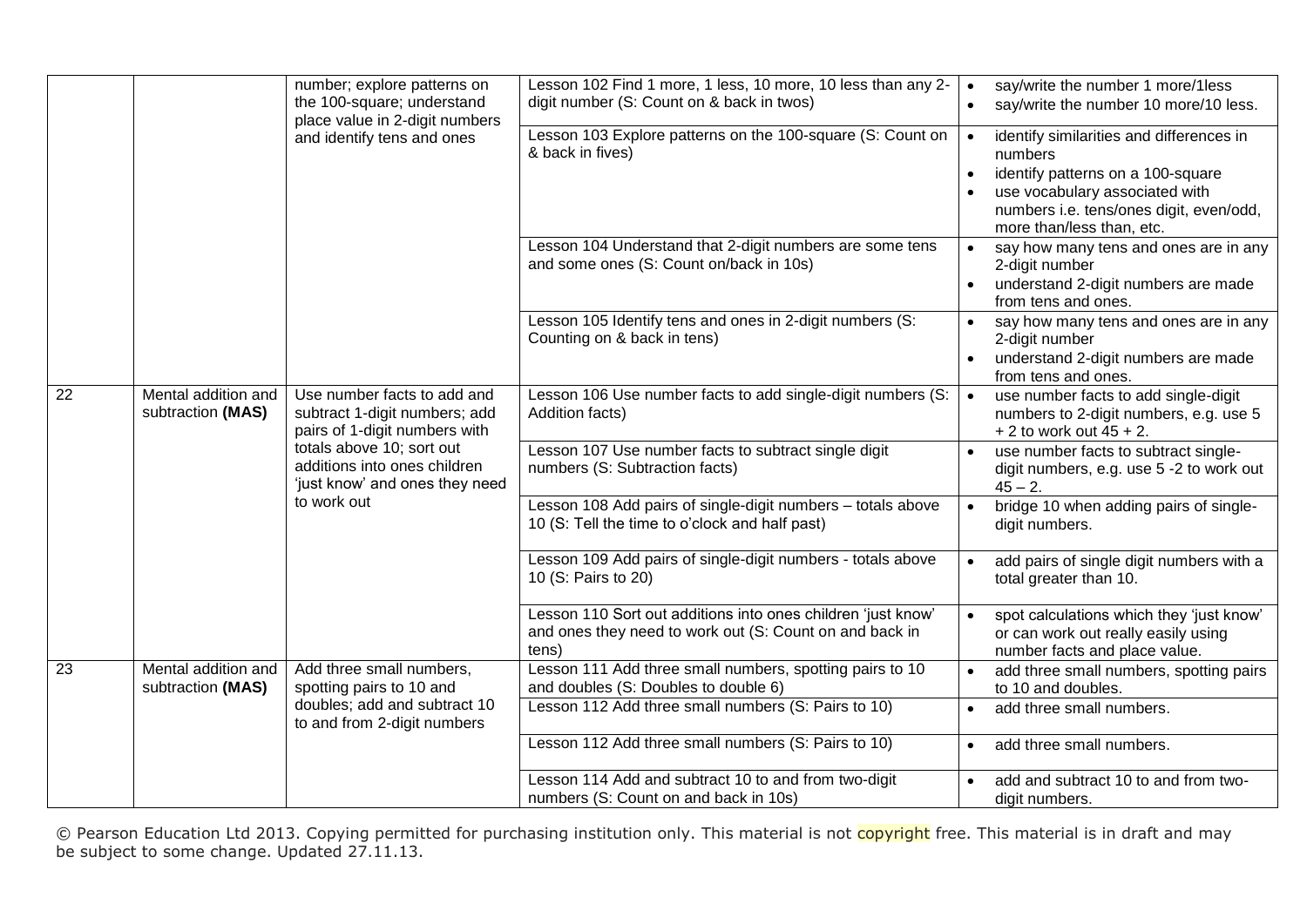|                 |                                                                                                             |                                                                                                                                                                                                                                                                 | Lesson 115 Add and subtract 10 to and from two-digit<br>numbers (S: Counting on and back in tens)                                            | add and subtract tens to/from two-digit<br>$\bullet$<br>numbers.                                                                                                                                |
|-----------------|-------------------------------------------------------------------------------------------------------------|-----------------------------------------------------------------------------------------------------------------------------------------------------------------------------------------------------------------------------------------------------------------|----------------------------------------------------------------------------------------------------------------------------------------------|-------------------------------------------------------------------------------------------------------------------------------------------------------------------------------------------------|
| $\overline{24}$ | Measurement<br>(MEA); Statistics<br>(STA)                                                                   | Compare weights and<br>capacities using direct<br>comparison; measure weight<br>and capacity using uniform<br>non-standard units; complete<br>tables and block graphs,<br>recording results and<br>information; make and use a<br>measuring vessel for capacity | Lesson 116 Compare weights using direct comparison (S:<br>Compare numbers to 20)                                                             | compare weights by direct comparison<br>$\bullet$<br>use vocabulary: light, lighter, lightest,<br>$\bullet$<br>heavy, heavier, heaviest.                                                        |
|                 |                                                                                                             |                                                                                                                                                                                                                                                                 | Lesson 117 Measure weight using uniform non-standard<br>units; Complete tables and block graphs (S: Compare<br>numbers to 20)                | begin to estimate, weigh and order<br>$\bullet$<br>using uniform non-standard units<br>use vocabulary associated with weight.<br>$\bullet$                                                      |
|                 |                                                                                                             |                                                                                                                                                                                                                                                                 | Lesson 118 Compare capacities using direct comparison (S:<br>Comparing lengths)                                                              | begin to compare the capacity of<br>$\bullet$<br>different containers using uniform non-<br>standard units.                                                                                     |
|                 |                                                                                                             |                                                                                                                                                                                                                                                                 | Lesson 119 Measure capacity using uniform non-standard<br>units; Record results in a table (S: Estimating Heights)                           | measure and compare capacities using<br>$\bullet$<br>uniform non-standard units.                                                                                                                |
|                 |                                                                                                             |                                                                                                                                                                                                                                                                 | Lesson 120 Make and use a measuring vessel for capacity;<br>Record information in a table and block graph (S: Counting in<br>tens)           | estimate, measure and compare<br>$\bullet$<br>capacities using uniform non-standard<br>units<br>use a capacity measure (measuring<br>$\bullet$<br>bottle) to measure and compare<br>capacities. |
| $\overline{25}$ | Mental<br>multiplication and<br>division (MMD);<br>Fractions, ratio and<br>proportion (FRP);<br>Measurement | Find half of all numbers to 10<br>and then to 20; identify even<br>numbers and begin to learn<br>halves; recognise halves and<br>quarters of shapes, begin to<br>know 2/2=1, 4/4=1 and                                                                          | Lesson 121 Find half of all numbers to 10 and then to 20;<br>Identify even numbers and begin to learn halves (S:<br>Recognise 1/2 of shapes) | recognise halves of shapes<br>$\bullet$<br>begin to halve even numbers to 20.<br>$\bullet$                                                                                                      |
|                 | (MEA); Number<br>and place value<br>(NPV)                                                                   | 2/4=1/2; recognise, name and<br>know value of coins 1p-£2 and<br>£5 & £10 notes; solve repeated<br>addition problems using coins;<br>make equivalent amounts                                                                                                    | Lesson 122 Recognise half and quarters of shapes, begin to<br>know $2/2=1$ , $4/4=1$ and $2/4=1/2$ (S: Recognise $\frac{1}{4}$ of shapes)    | recognise halves & quarters of shapes.<br>$\bullet$                                                                                                                                             |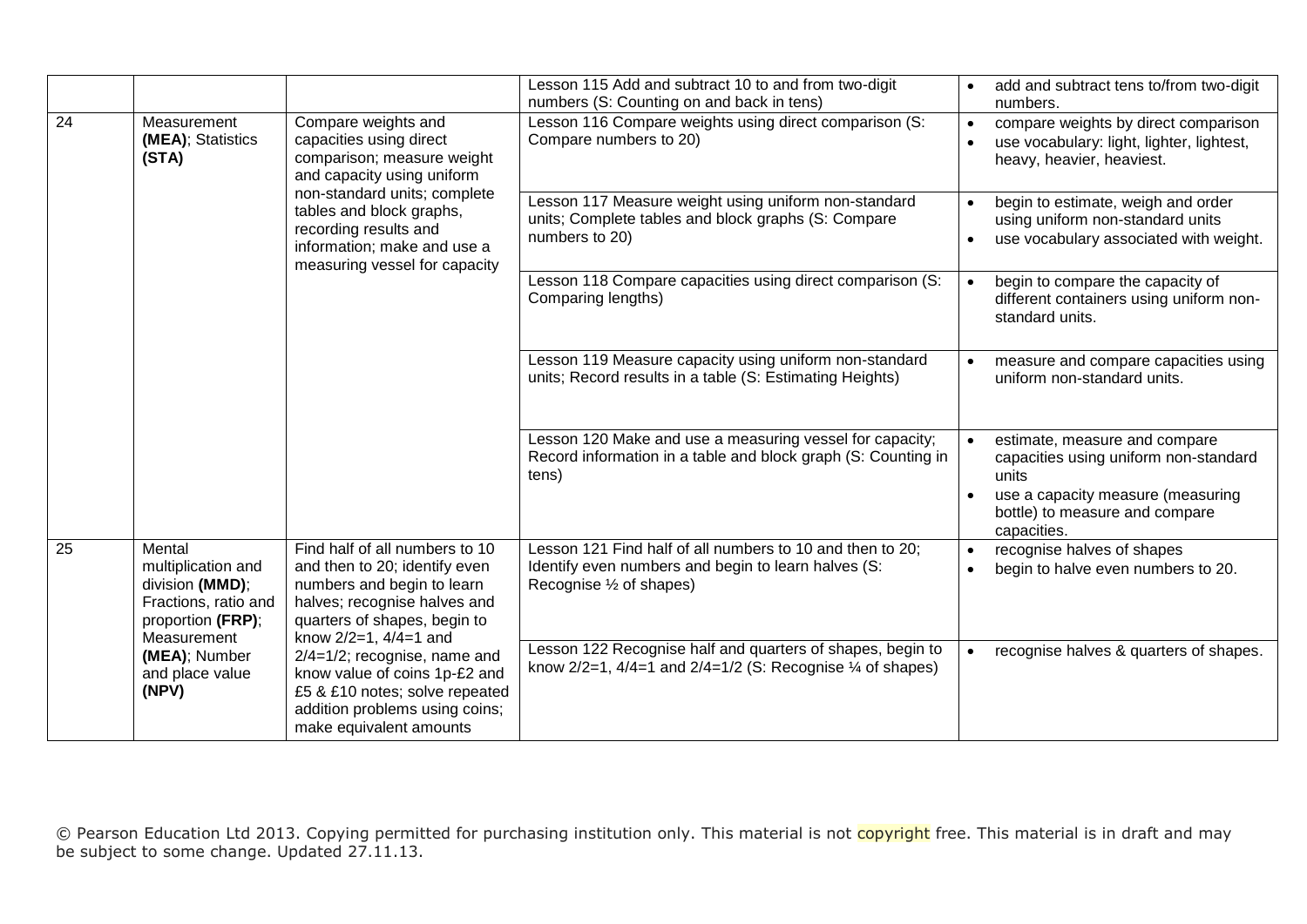|                   |                                                   | using coins                                                                                                      | Lesson 123 Recognise, name and know value of coins 1p-£2<br>and £5 & £10 notes (S: Count in unison in 2s)                                 | name and know value of all coins, 1p-<br>$\bullet$<br>f2<br>name and know value of £5 & £10<br>$\bullet$<br>notes.                            |
|-------------------|---------------------------------------------------|------------------------------------------------------------------------------------------------------------------|-------------------------------------------------------------------------------------------------------------------------------------------|-----------------------------------------------------------------------------------------------------------------------------------------------|
|                   |                                                   |                                                                                                                  | Lesson 124 Begin to solve repeated addition problems using<br>coins (S: Count in tens)                                                    | begin to solve repeated additions using<br>$\bullet$<br>coins and counting in 2s, 5s, 10s.                                                    |
|                   |                                                   |                                                                                                                  | Lesson 125 Make equivalent amounts using coins (S: Count<br>in tens)                                                                      | begin to make equivalent quantities<br>$\bullet$<br>using coins e.g. 20p=2x10p &<br>20p=4x5p etc.<br>Count in 2s, 5s, 10s (to ten lots).      |
| <b>Summer 2</b>   |                                                   |                                                                                                                  |                                                                                                                                           |                                                                                                                                               |
| <b>Week</b><br>26 | <b>Strands</b><br>Number and place<br>value (NPV) | <b>Weekly summary</b><br>Locate 2-digit numbers on a<br>beaded line and 100-square;<br>compare and order 2-digit | Lesson 126 Locate 2-digit numbers on beaded line and 100-<br>square (S: Count on and back in ones)                                        | locate numbers on a 100-square<br>$\bullet$<br>locate numbers on a bead string.<br>$\bullet$                                                  |
|                   |                                                   | numbers up to 100 and say a<br>number between; identify tens<br>and ones in 2-digit numbers                      | Lesson 127 Compare and order 2-digit numbers (S: Count on<br>& back in tens from any number)                                              | order two numbers to 100<br>$\bullet$<br>find numbers between two 2-digit<br>numbers.                                                         |
|                   |                                                   | and solve place value additions                                                                                  | Lesson 128 Order numbers to 100; Say a number between<br>(S: Odds & Evens)                                                                | order two numbers to 100<br>$\bullet$<br>find numbers between two 2-digit<br>$\bullet$<br>numbers.                                            |
|                   |                                                   |                                                                                                                  | Lesson 129 Identify tens and ones in 2-digit numbers (S:<br>Count in unison in 2s)                                                        | identify tens and ones in 2-digit<br>$\bullet$<br>numbers.<br>know that 2-digit numbers are made<br>from some tens and some ones.             |
|                   |                                                   |                                                                                                                  | Lesson 130 Recognise 2-digit numbers are made from tens<br>and ones solve place value additions i.e. 20+3=23 (S:<br>Doubling and Halving) | identify tens and ones in 2-digit<br>$\bullet$<br>numbers<br>know that 2-digit numbers are made<br>$\bullet$<br>from some tens and some ones. |
| 27                | Mental<br>multiplication and<br>division (MMD);   | Recognise odd and even<br>numbers; count in 2s, 5s and<br>10s, look for patterns; multiply                       | Lesson 131 Recognise odd and even numbers (S: Say odd<br>and even numbers to 20)                                                          | recognise odd and even numbers to 20.<br>$\bullet$                                                                                            |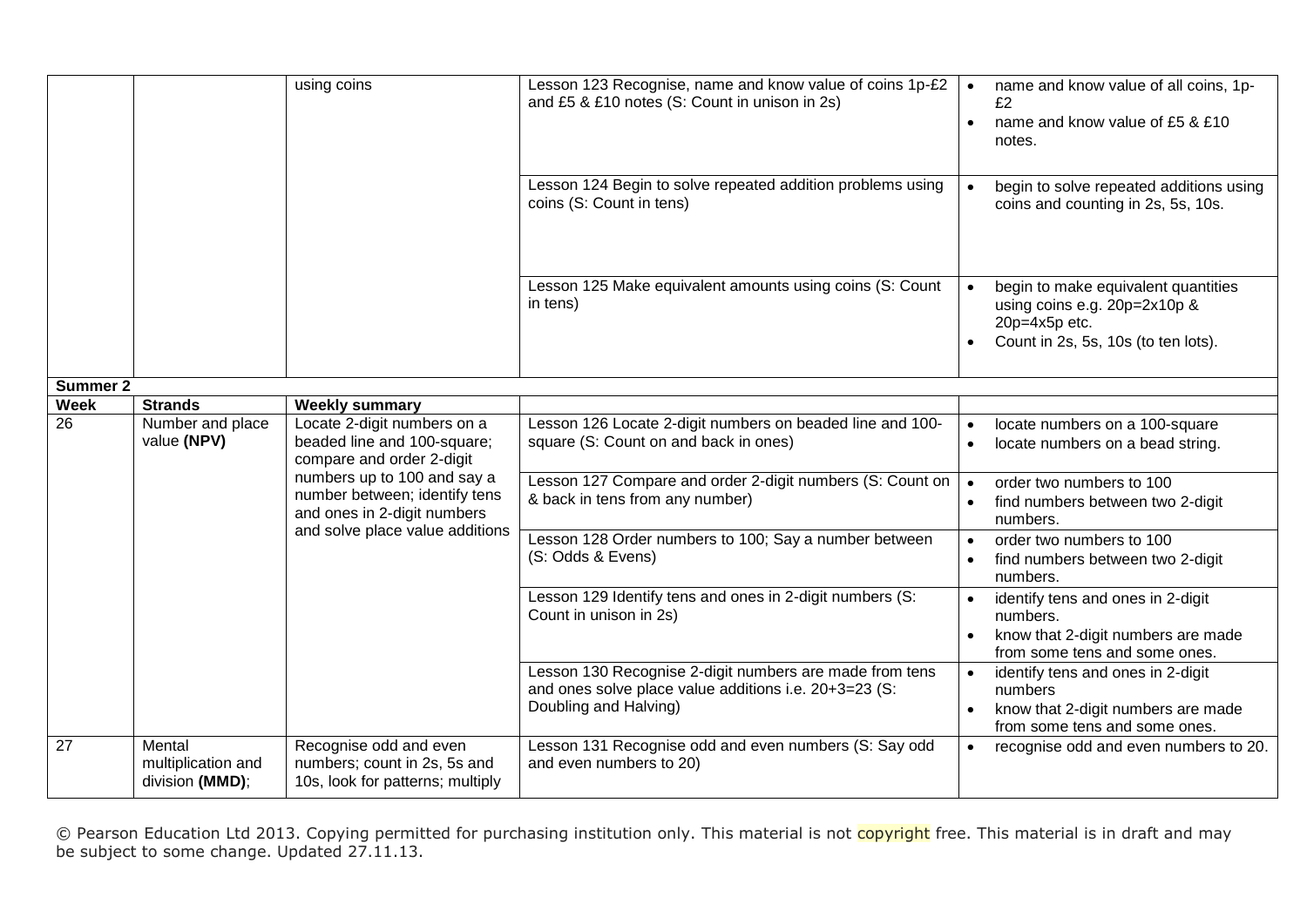|    | Number and place<br>value (NPV);<br>Fractions, ratio and<br>proportion (FRP)                                                           | by 2, 5, 10 by counting in<br>groups/sets; find doubles to<br>double 10 and related halves;<br>halve odd numbers up to 10                                                                                                                                                                                                                                                      | Lesson 132 Count in 2s, 5s and 10s, look for patterns (S:<br>Counting in twos)                                                                     | count in 2s, 5s and 10s and spot<br>$\bullet$<br>patterns.                                                                                                                                                                  |
|----|----------------------------------------------------------------------------------------------------------------------------------------|--------------------------------------------------------------------------------------------------------------------------------------------------------------------------------------------------------------------------------------------------------------------------------------------------------------------------------------------------------------------------------|----------------------------------------------------------------------------------------------------------------------------------------------------|-----------------------------------------------------------------------------------------------------------------------------------------------------------------------------------------------------------------------------|
|    |                                                                                                                                        |                                                                                                                                                                                                                                                                                                                                                                                | Lesson 133 Begin to multiply by 2, 5, 10 by counting in<br>groups/sets (S: Counting in Tens)                                                       | count in 2s, 5s and 10s to solve<br>$\bullet$<br>grouping problems.                                                                                                                                                         |
|    |                                                                                                                                        |                                                                                                                                                                                                                                                                                                                                                                                | Lesson 134 Find doubles to double 10 and related halves (S:<br>Doubles to double 6)                                                                | find doubles to double 10 and related<br>$\bullet$<br>halves.                                                                                                                                                               |
|    |                                                                                                                                        |                                                                                                                                                                                                                                                                                                                                                                                | Lesson 135 Begin to halve odd numbers up to 10 (S: Halves<br>of even numbers to 12)                                                                | begin to halve odd numbers up to 10.<br>$\bullet$                                                                                                                                                                           |
| 28 | Measurement<br>(MEA); Statistics<br>(STA); Geometry:<br>properties of<br>shapes (GPS);<br>Geometry: position<br>and direction<br>(GPD) | Tell the time to the half hour<br>and quarter hour on analogue<br>and digital clocks; revise<br>months of the year; read and<br>interpret a pictogram; create a<br>pictogram practically;<br>recognise and read block<br>graphs; measure lengths using<br>non-standard, uniform units;<br>recognise and name simple 2D<br>shapes; recognise and<br>continue repeating patterns | Lesson 136 Tell the time to the hour half and quarter hour on<br>analogue and digital clocks (S: Read digital times to the hour<br>and half hour)  | read time to o'clock and half past on<br>$\bullet$<br>analogue and digital clocks<br>read quarter past and quarter too times<br>$\bullet$<br>on analogue and digital clocks.                                                |
|    |                                                                                                                                        |                                                                                                                                                                                                                                                                                                                                                                                | Lesson 137 Tell the time to the hour half and quarter hour on<br>analogue and digital clocks (S: Know days of the week)                            | read time to o'clock and half past on<br>$\bullet$<br>analogue and digital clocks<br>read quarter past and quarter too times<br>on analogue and digital clocks.                                                             |
|    |                                                                                                                                        |                                                                                                                                                                                                                                                                                                                                                                                | Lesson 138 Revise months of the year; Read and interpret a<br>pictogram, begin to create a pictogram practically (S: Revise<br>months of the year) | read and interpret a simple pictogram<br>$\bullet$<br>know months of the year<br>$\bullet$<br>know days of the week.<br>$\bullet$                                                                                           |
|    |                                                                                                                                        |                                                                                                                                                                                                                                                                                                                                                                                | Lesson 139 Begin to recognise and read block graphs;<br>measure lengths using non-standard, uniform units (S:<br>Revise months of the year)        | measure a length using uniform non-<br>$\bullet$<br>standard units<br>begin to create a block graph using one<br>$\bullet$<br>square to represent a unit<br>begin to interpret a block graph to<br>answer simple questions. |